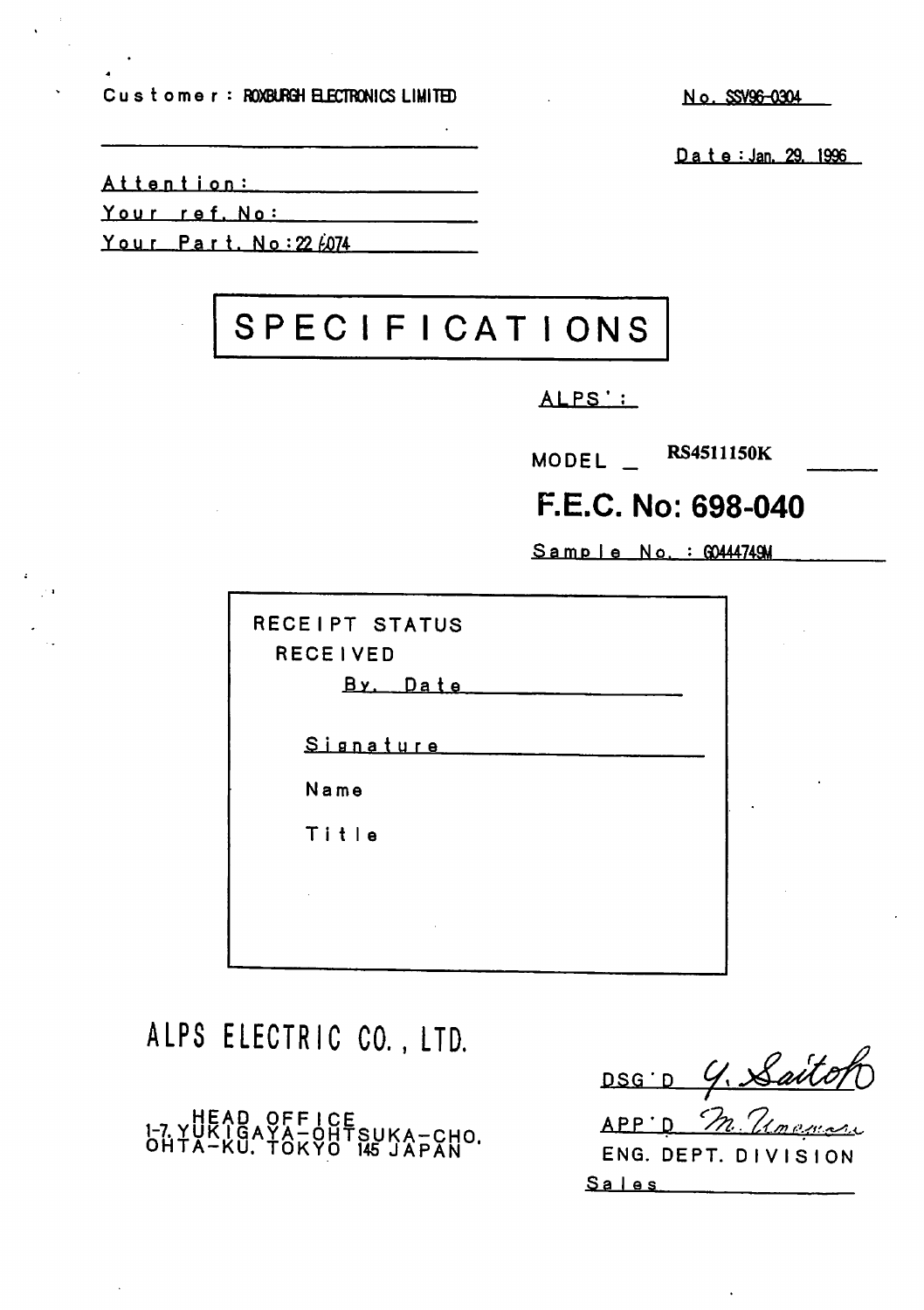#### **SPECIFICATIONS**

1. THIS SPECIFICATIONS APPLY TO RS4511114

POTENT I CMETERS.

2. CONTENTS OF THIS SPECIFICATIONS.

4S4518-3c2M 4S0008-45M<br>4S0001-200, 4S0001-201<br>S4518G402A

#### 3. MARKING

.MARKING ON ALL UNITS<br>DATE CODE RESIST. VALUE TAPER TRADE MARK

Marking  $\Rightarrow$  in specifications shows<br>standard and condition for application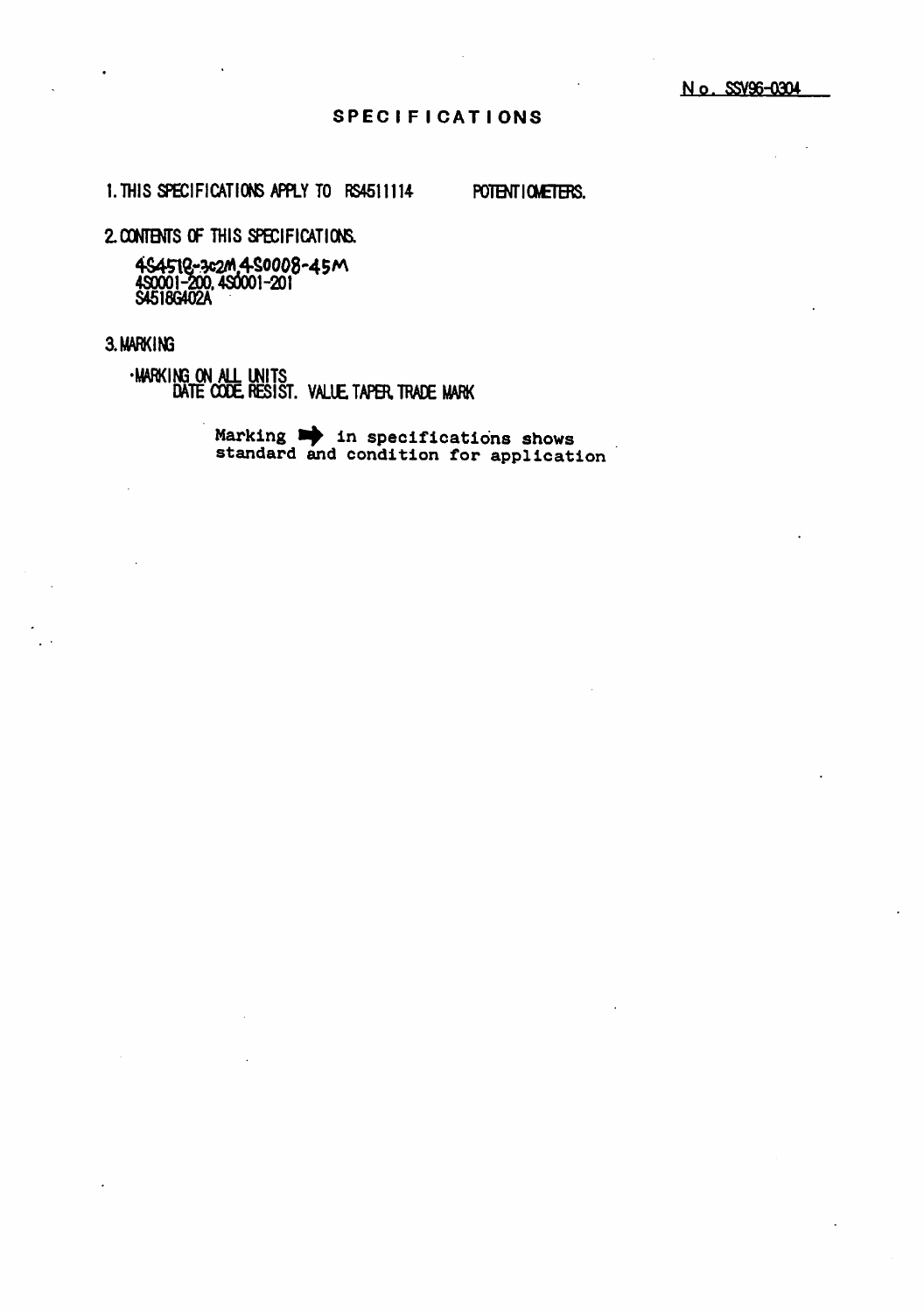

| USED ON<br>$45$ mm                                                                   | <b>NAME</b><br>RESISTANCE TAPER<br>PF<br>TRAVEL<br><b>TONE</b>                                                |        |
|--------------------------------------------------------------------------------------|---------------------------------------------------------------------------------------------------------------|--------|
|                                                                                      | ELECTRIC CO., LTD.<br>TITLE<br><b>ALPS</b><br>1-7 YUKIGAYA OTSUKA-CHO<br>SPECIFICATIONS<br>OTA-KU TOKYO JAPAN |        |
|                                                                                      | TAPERED CURVE: ALPS B                                                                                         |        |
| <u>41</u><br>100                                                                     | ٠<br>÷<br>ニ<br>ī                                                                                              |        |
| 80<br>$\boldsymbol{\kappa}$                                                          | Ŧ<br>T<br>٠.<br>τ<br>Ŧ                                                                                        | т      |
| $\times 100$<br>60<br>ī                                                              | $\blacksquare$<br>т<br>ī<br>τ<br>$\overline{\phantom{a}}$<br>ŧ                                                |        |
| TERM 1-2 OUTPUT-VOLTAGE<br>TERM 1-3 INPUT VOLTAGE<br>$\overline{\bullet}$<br>т<br>40 | ٠<br>. .<br>٠<br>m.                                                                                           |        |
| 20                                                                                   | ī<br>÷<br>T                                                                                                   |        |
| $\bullet$                                                                            | $\cdot$<br>$\overline{\cdot}$<br>60<br>80<br>20<br>40                                                         | 100    |
| TERM.1                                                                               | PERCENT TRAVEL \$                                                                                             | TERM.3 |
| <b>NOTES:</b>                                                                        | PERCENT VOLTAGE<br>CHECK POINT<br>TOLERANCE                                                                   |        |
|                                                                                      | 50XTRAVEL FROM TERM.1<br>$40 - 60$ *                                                                          |        |

|  |  |  | IAPFD.                                              | CHKD. JDSCD. HARE |         |                                                                                                                                                   |
|--|--|--|-----------------------------------------------------|-------------------|---------|---------------------------------------------------------------------------------------------------------------------------------------------------|
|  |  |  | 2.397                                               |                   |         | 72 778 RESISTANCE TAFER                                                                                                                           |
|  |  |  |                                                     |                   |         | $\sim$ $\left[\text{D} \text{MG} \cdot \text{NO} \cdot \text{C} \right]$ $\sim$ $\left[\text{D} \text{MG} \cdot \text{NO} \cdot \text{C} \right]$ |
|  |  |  | $SMB$ $pqq$ $p$ $p$ $p$ $p$ $q$ $p$ $q$ $p$ $q$ $p$ |                   | S, 2, 2 |                                                                                                                                                   |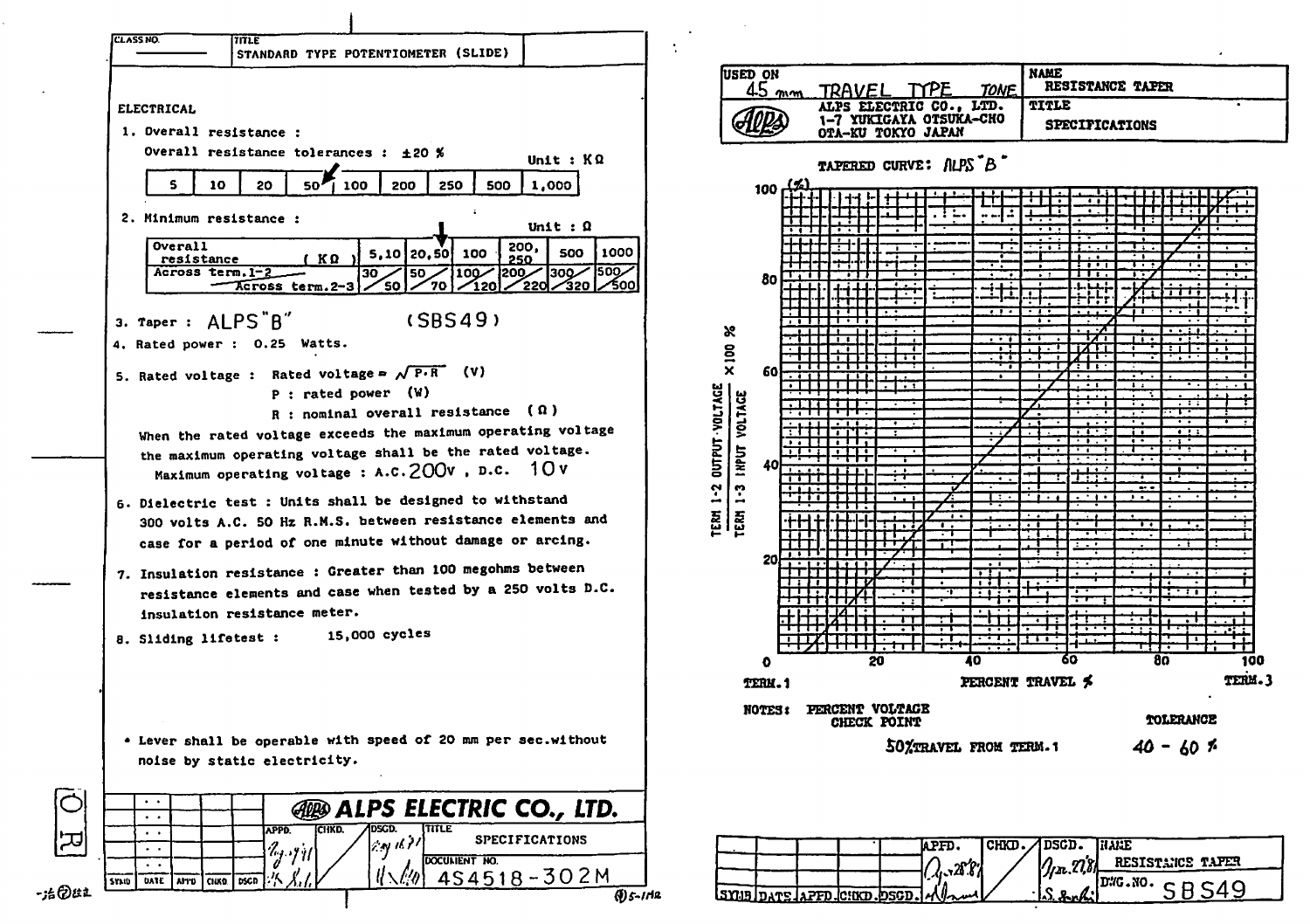| STANDARD TYPE POTENTIOMETER (SLIDE)<br><b>FITTLE</b><br><b>CLASSAD</b>                                                           |                    | (SLINE)<br>POTENTIOMETER<br>TYPE<br>STANDARD<br>Ë<br>CLASSAD                                                |
|----------------------------------------------------------------------------------------------------------------------------------|--------------------|-------------------------------------------------------------------------------------------------------------|
|                                                                                                                                  |                    |                                                                                                             |
| MECHANICAL                                                                                                                       |                    | Ş<br>static force applied.<br>resistant with following<br>To be<br>$\hat{c}$                                |
| Specified in particular Figure.<br>$\ddot{\phantom{0}}$<br>Travel<br>$\mathbf{I}$                                                |                    | lever driving for 10<br>direction to<br>vertical<br>$\mathbf{a}$<br>lever                                   |
| $30 - 250$ gf ( Note 1)<br>$\ddot{\phantom{0}}$<br>Operating force<br>ૢ                                                          | <b>THE FUNNISH</b> | seconds without damage.                                                                                     |
| Operating force + 100 gf max. ( Note 1<br>$\ddot{\cdot}$<br>Starting force<br>$\dot{a}$                                          |                    | chass15<br>in case of pot., mounted to<br>$\ddot{\phantom{0}}$<br>kgf-cm over<br>N<br>$\Theta$              |
| $35^\circ$ C<br>(Note 1) Measuring temperature : 5°C -                                                                           |                    | with screws.                                                                                                |
| $\ddot{\phantom{0}}$<br>Measuring point                                                                                          |                    | <b>P.C.B.</b><br>in case of pot., mounted to<br><br>O.5 kgf.cm over<br>$\bullet$                            |
| 6 mm)<br>:5 mm from lever end (Lever length >                                                                                    |                    | terminals.<br>only with                                                                                     |
| 6 mm)<br>:1 mm from lever end (Lever length a                                                                                    |                    | in case of pot., mounted to P.C.B.<br>$\bullet\bullet$<br>kgf-cm over<br>N<br>❺                             |
| : 20 mm per sec.<br>Sliding speed                                                                                                |                    | with both terminals and mounting                                                                            |
| 4. Stop strength:                                                                                                                |                    | plate.                                                                                                      |
| b5 kgf at a position 5 mm from mounting surface.<br>Ţ                                                                            |                    | 5 kgf<br>�<br>⇔<br>5 kgf                                                                                    |
| Î<br>o<br>(Lever length >                                                                                                        |                    | Dkgf-cm                                                                                                     |
| a position 2 mm from mounting surface.<br>d<br>5 kgf                                                                             |                    |                                                                                                             |
| (Lever length = 6 mm)                                                                                                            |                    |                                                                                                             |
| Lever lateral play:<br>ທ່ີ                                                                                                       |                    | ຼີ<br>$\hat{c}$                                                                                             |
| when an alternating bending moment of 250 gf.cm is applied                                                                       |                    |                                                                                                             |
| perpendicular to the direction of lever travel, the bothside                                                                     |                    | Lever inclination and twist<br>7.                                                                           |
| movement of the lever shall be less than 2 ( 2XL/20 ) mm                                                                         |                    | Inclination<br>Inclination<br><b>Twist</b>                                                                  |
| L: Lever length on the measurement point from mtg. surface.-                                                                     |                    | max.<br>ั่ง<br>$2^{\circ}$ max.                                                                             |
| (Note 2) Exempt warping of insulated lever.                                                                                      |                    |                                                                                                             |
| Lever lateral play                                                                                                               |                    | $2^{\circ}$ max.                                                                                            |
|                                                                                                                                  |                    |                                                                                                             |
| $L \leq 5$ nm                                                                                                                    |                    |                                                                                                             |
| The bothside movement<br>$M = 250 gC \cdot cm$                                                                                   |                    | 300°C<br>$\mathbf{a}$<br>max.<br>$\ddot{a}$<br>ø<br>$\ddot{\phantom{0}}$<br>8. Resistance to soldering heat |
| of the lever shall be                                                                                                            |                    |                                                                                                             |
| Ę<br>less than 1.2                                                                                                               |                    |                                                                                                             |
|                                                                                                                                  |                    |                                                                                                             |
|                                                                                                                                  |                    |                                                                                                             |
| $\ddot{\phantom{0}}$<br>6. Lever strength                                                                                        |                    |                                                                                                             |
| (1) To be resistant with 5 kgf static force of pull or push                                                                      |                    |                                                                                                             |
| seconds<br>applied to lever in thrust direction for 10                                                                           |                    |                                                                                                             |
| without damage.                                                                                                                  |                    |                                                                                                             |
|                                                                                                                                  |                    |                                                                                                             |
|                                                                                                                                  |                    |                                                                                                             |
|                                                                                                                                  |                    |                                                                                                             |
| LTD.<br><b>AR ALPS ELECTRIC CO.,</b>                                                                                             |                    | ЦЦ<br>Ц<br>ELECTRIC CO.<br><b>29</b><br>$\blacksquare$<br><b>Cros</b>                                       |
| SPECIFICATIONS<br><u>anni.</u><br><b>pscp.</b><br><b>CHKD</b><br><b>Bee</b>                                                      |                    | SPECIFICATIONS<br>E<br>6360<br><b>PPD</b>                                                                   |
| $\equiv$<br>DOCUMENT NO.<br>$\frac{1}{2} \sum_{i=1}^{n} \frac{1}{2} \left  \sum_{j=1}^{n} \frac{1}{j} \right $<br>$ k+th\rangle$ |                    | $\widetilde{\mathcal{Z}}$<br>$-45M$<br>150008<br>DOCUMENT NO.<br>$9.3$ $91$<br>阿木                           |
| NS00080-NSN<br>$\mathcal{N}\!\cdot\!\mathcal{N}\!\ell$<br>hidlighthe are found that                                              |                    | si'na                                                                                                       |
| <b>INN-RESERVED WITCH A 4 81.7. 2.000</b>                                                                                        |                    | (48-80344) WIDS A4 91.1. 2.00 A.                                                                            |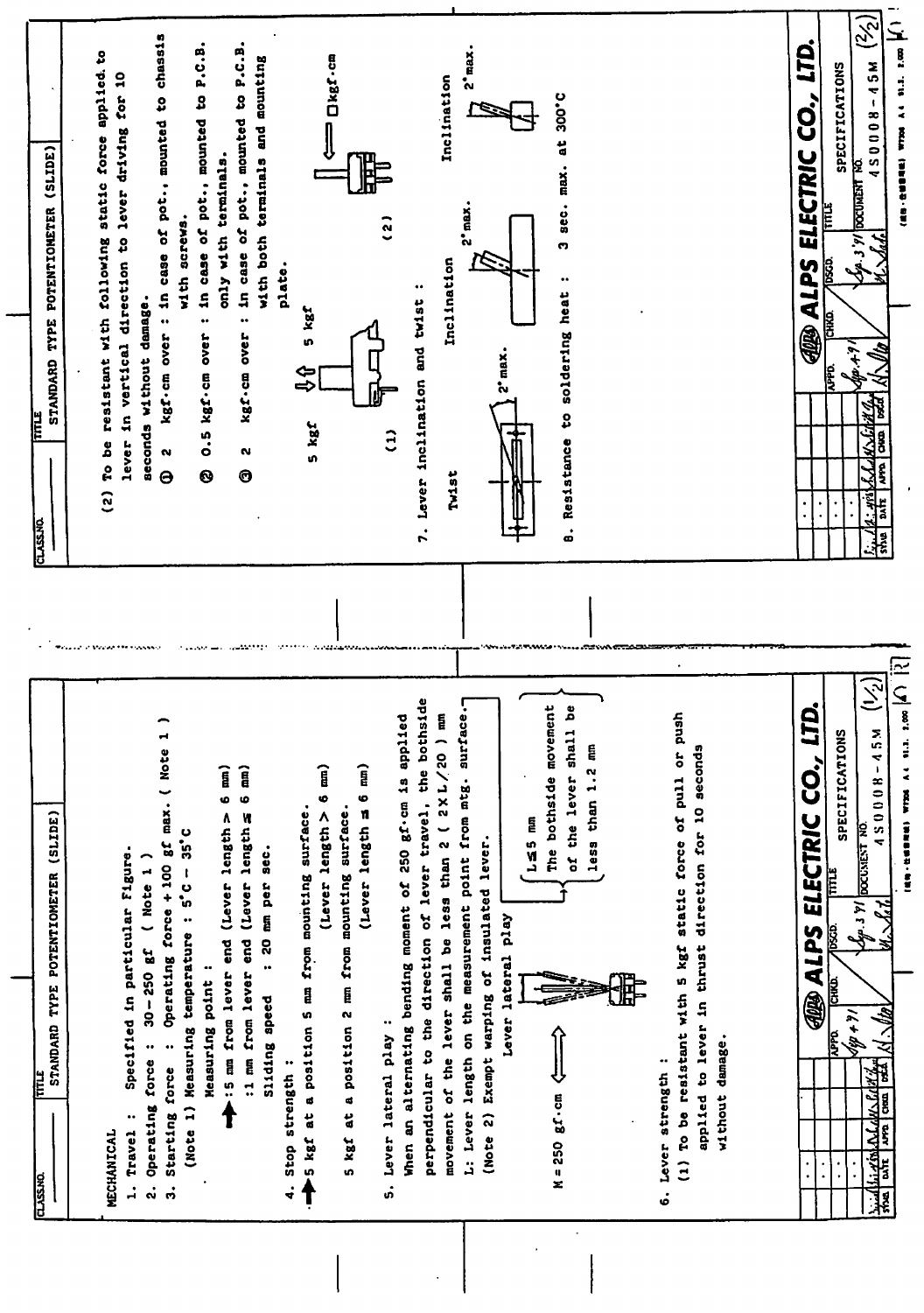### ご使用上の注意 PRECAUTION IN USE

1.偏心ツマミをご使用になる場合 レハ゛ーの中心より離れたところを作用点としてご使用になる場合、可能な限り 下図A寸法を短くしてご使用下さい。 If it will be used the operating point away from the center line of the lever. it should be shorter as possible.

2. レハ'ー長さについて レハ゛ー長さについては、ツマミを含めて、下図日面より極力短いものを ご使用願います。レハ'ー長さについては、作用点までの距離が短いほど しゅう動感触が良好となり、長いほど好ましくない感触になります。 About the lensth of lever If conditions Permit, it is advisable to use the shortest possible lever. The longer the length up to operating point, the more unfavorable slide feeling will be given.



- 3. レハ'ーの駆動に関しては上記内容を考慮の上、セット実装を行い あらかじめ異常のないことをご確認願います。 Resarding the operation of the lever. please consider the above mentioned , and make sure nothing is wrong with the operation under installing in your apol ianc'e that you Plan to use our products actually.
- 4. ツマミ挿入及びレハ゛ー操作は、ホ゛リュームマウント基板に ソリ(曲がり)のない状態で行って下さい。 Knob assembly on the lever and functioning the lever to be performed under the condition.<br>of P.C.B. without worp. of P. C. B. without

|                                              |  |                             |                          | <b>ED ALPS ELECTRIC CO., LTD.</b> |              |                      |  |                                          |  |
|----------------------------------------------|--|-----------------------------|--------------------------|-----------------------------------|--------------|----------------------|--|------------------------------------------|--|
|                                              |  | APPD.<br><u>[PDI-ENGI]</u>  | <b>CHKD.</b><br>PDI-ENGI | DSGD.<br>PDI-ENGI                 | <b>TITLE</b> |                      |  | スライト ホ リューム 仕様書<br><b>SPECIFICATIONS</b> |  |
| ORIGINAL '91-7-3<br>SYMB DATE APPO CHKD DSGD |  | 95. 7. 24<br><b>VOSIDKA</b> | ' 95.7.24<br>KINURA      | $'$ 95. 7. 24<br>V. SAITOR        |              | <b>IDOCUMENT NO.</b> |  | $450001 - 200$                           |  |
|                                              |  |                             |                          |                                   |              |                      |  |                                          |  |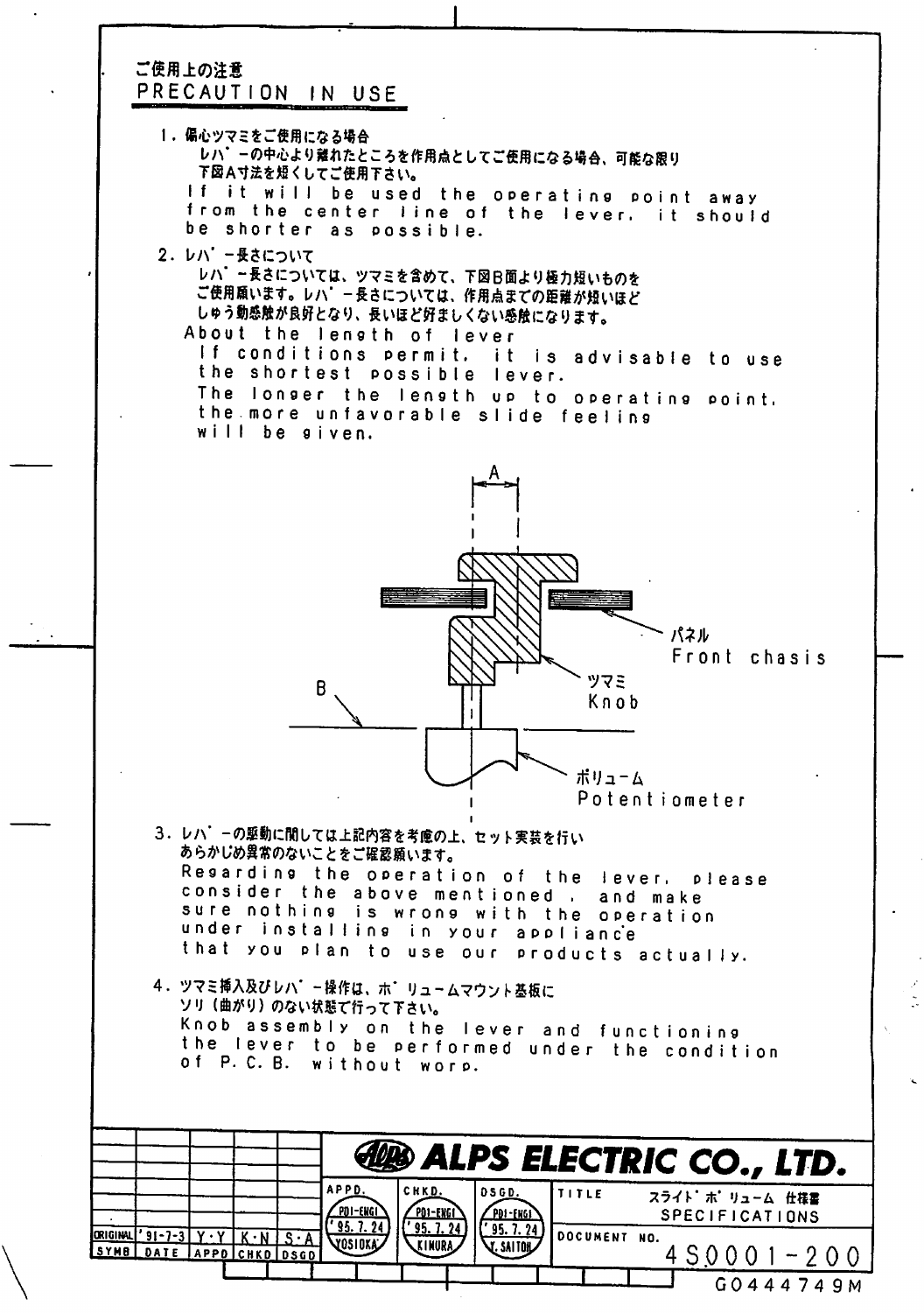### はんだ付け条件

## FOLLOEW THE NEXT CONDITIONS FOR SOLDERING

I. ULE SOLDER JIS Z 3282に規定の63% Snはんだを使用 63% Sn solder specified in JIS Z 3282. 2. 使用基板 BOARD IN USE 両面スルーホール基板又は、片面銅張積層板 板厚 t = 1.6mm Double-faces through-hole board or Single-face copper laid laminate board. Plate thickness (t) = 1.6mm 3.自動はんだ<DIP条件> (1) レハ'ー位置 センター付近に設定願います。 (2) フラックス比重 0.83±0.01 (発泡式) フ°リント基板の板厚の半分の位置にフラックスの上面が接するレヘ'ル (図1) (3) フラックス高さ 又、ホ'リューム挿入面への流れ込みのないこと。(フラックス上がり、飛散に注意) (4) フ° リヒート温度 100°C max. 時間1分以内. (フ° リント基板のホ'リューム挿入側の温度) 260°C max. 時間5秒以内. はんだ回数は1回までとする。 (5) はんだ温度 IN THE CASE OF DIP SOLDERING (1) State of potentiometer Position a lever in the vicinity of center. (2) Specific Gravity of Flux  $0.83\pm0.01$  (foaming type) (3) Height of Flux face A level of the upper face of flux for reaching<br>the position at a half of the plate thickness of printed board. (Fig. 1) Further, no flow of flux invadine on the surface of printed board on the side of installing potentiometer is allowed. (4) Preheat condition 100°C max..within 1 minute (Temperature on the side of installing printed board is designated.) (5) Soldering condition Solder temperature: 260°C max. Soldering period : within 5 seconds Time of soldering: only one time is permitted P. C. B. ポーリューム Potentiometer フラックス Flux  $(Fig. 1)$ 4. FULLE IN THE CASE OF MANUAL SOLDERING はんだ温度 300°Cmax. 時間3秒以内 はんだ回数は1回までとする。<br>はんだ温度 300°Cmax. 時間3秒以内 はんだ回数は1回までとする。<br>Solder temperature : 300°C max. Soldering period : within 3 seconds Time of soldering : only one time is permitted **EXPS ELECTRIC CO., LTD. APPD.** CHKD.  $DSGD.$ TITLE スライト ホ リューム 仕様書 POI-ENGI PDI-ENGI **POI-ENGI** SPECIFICATIONS  $1/2$  $'$  95. 7. 24  $'$ 95. 7.24  $1'$ 95. 7. 24 ORIGINAL '91-9-3 Y . Y S . A S . S DOCUMENT NO. VOSIOKA KINURA V. SAITOR SYMB DATE APPD CHKD DSGD  $4 S 0 0 1 - 2 0 1$ G0444749M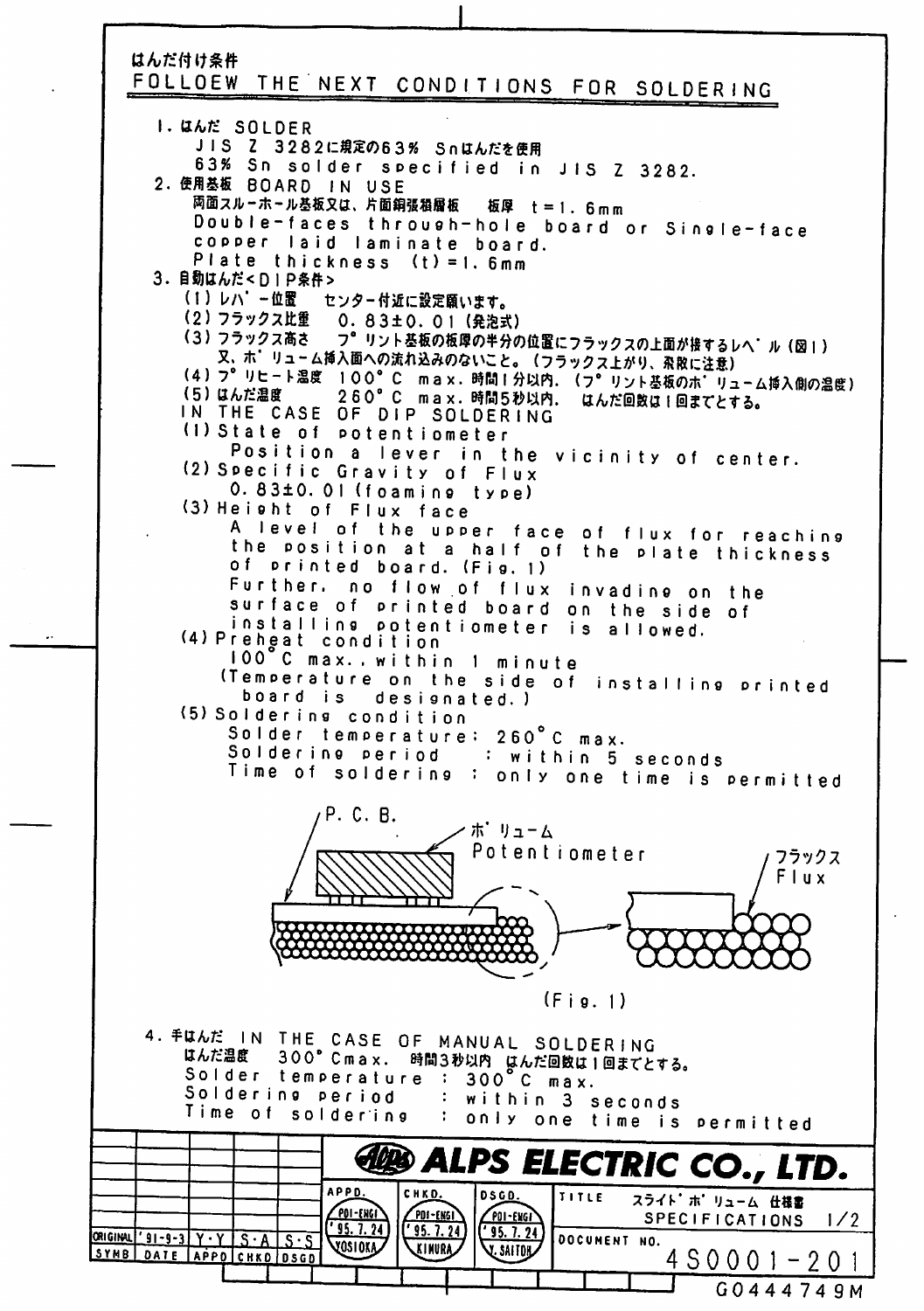- 5. 注意事項
	- (1) はんだ付けの際に、端子にストレスを加えないで下さい。例えば、端子に熱を加えたまま製品を 動かしますと、かしめカ'タ及び電気的特性が劣化する恐れがあります。
	- (2) 両面スルーホール基板を使用する場合は、ホ' リューム挿入側の端子取付穴に、はんだラント' が ないようにご配慮願います。ホーリューム挿入側での配線が必要な場合は端子取付穴からの直接 取り出しを避けスルーホール配線用の穴を設けるなどのご配慮をお願いします。
	- (3) ホ' リューム挿入側へのはんだ上がりは、はんだ熱による端子接触不良の発生原因となりますので (図2)を参照願います。
	- (4) リート 配線の場合、ホ リューム本体と、はんだ付け部の距離を1mm以上開けてはんだ付け 願います。(図3)
	- (5) はんだ付けによるホ' リュームへの影響は、フ° リント基板の大きさ、ホ' リュームの取付け位置、 はんだ櫓の大きさ、等により異なりますのであらかじめ実使用状態で実施し、異常のないことを 確認の上、はんだ付けして下さい。
	- MATTERS TO BE NOTED
	- (1) Do not add any stress on terminals in the case of soldering. For instance. forced movement of potentiometer with terminals being heated may probably deteriorate the electric features due to generation of looseness in connection between resistant board and terminals.
	- (2) Avoid use of double-faces through-hole board as much as possible. If it is necessary to use it. Do not apply through-hole plating to a hole in which a potentiometer is inserted. and install a land to which terminals are soldered only on a face oppsite to the face on the side of installing potentiometer.
	- (3) Use caution to soldering process so as to prevent solder from rising up to the surface of printed board on the side of installing potentiometer, because defective contact may take place in terminal connecting part due to soldering heat . (Fig. 2)
	- (4) In the case of lead wiring. solder it so that a gap of 1 mm or more may be reserved between the potentiometer body and soldering part. (Fig. 3) (5) The prade of influence of soldering exerted on the potentiometer depends upon the size of a. printed board installing position of the

potentiometer, and the size of a solder bath etc. Therefore. make sure. in advance. of no abnomal state under the conditions of soldering to be carried our at present.



G0444749M